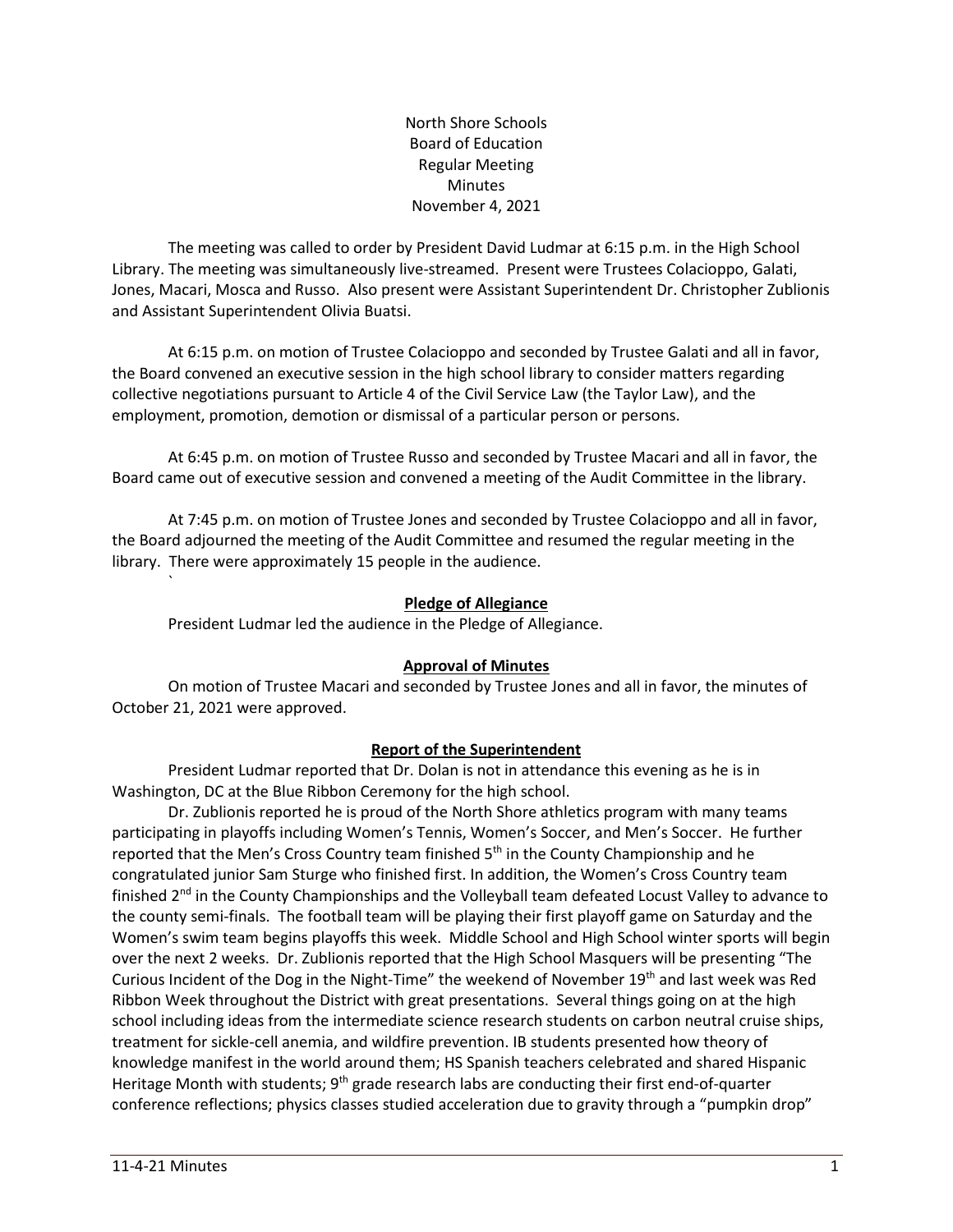from a fire truck; advanced photography resumed their photo-field trips. The Middle School held E3 day- a school wide celebration that focused on social emotional learning, wellness and stress reduction. E3 Day 2 is scheduled for November 23. At Glen Head they were excited to have their first ever Halloween parade. Sea Cliff's No Place for Hate initiative held a grade level assembly where students learned about the Dignity for All Students Act. The No Place for Hate Committee created resources for families to support school discussions about DASA including Sea Cliff School Family Supports Unity Day Window Flyer, Sea Cliff School Illustration of Kindness flyer, 5 Steps for Talking About bullying with your Child. Dr. Zublionis attended Sea Cliff's Halloween Parade and also reported on their robust clubs, intramurals and PCA enrichment program. He reported that Glenwood Landing's 5<sup>th</sup> Grade Dignity Diplomats have been preparing to work with first graders with a goal to help younger students become independent problem solvers. He also reported that their student government representatives are kicking off the Island Harvest Food Drive on World Kindness Day. He was glad to also attend their Halloween parade as well. Finally, he reported that there is a sink hole at Glen Head School from drywells. Work is in progress to address this situation. He also reported that there has been no word from the state on the requirement for vaccinations in the schools.

# **Update on the Search for a New Superintendent**

President Ludmar gave an update on the search for a new superintendent. As he reported at the last meeting, many community outreach meetings were held with the consultants as well as a survey to solicit feedback from the community. The Board just received a report from consultants where these results were synthesized, partly numerical and partly commentary. The Board will meet next week with the consultants to finalize the profile which will be approved at the November 18th meeting and will be used to recruit candidates.

# **Report from the SGO**

SGO Co-Presidents, Kathryn Ditrano and Noah Glickman reported on events and activities at the high school. The SGO will be funding decorations for the school for special occasions throughout the year. They just decorated the school for Halloween. On Friday they sponsored a Halloween Costume Contest; Dr. Kurrus and Dr. Mabrouk judged the contest and sophomores who dressed as Gatorade bottles won the contest. They are hoping to create more spirit in the school. The next event will be "Spirit Day" which will be "pink-out day" for breast cancer. The SGO is also planning a No Place for Hate tee shirt contest at the high school but they are hoping to make it a district-wide event.

# **Regular Business--8:10 p.m. Establishing 2022-2023 Budget Priorities**

Dr. Zublionis explained the budgeting process. He explained that at this point in the year the Board gives the administration their priorities for the next school year's budget and a framework for different aspects of the budget to ensure students grow and thrive. He further explained the importance for all to understand that administrators build their budgets from a zero-based budget; they do not roll over their budgets from the year before. Additionally, each building and department creates a narrative to explain why they need what they need. They work within the constraints of the tax cap and the CPI. He reminded everyone that the tax cap percentage is based on the tax levy to tax levy increase, the amount the District raises from taxes, and not the budget to budget amount. He also stressed the importance of the pressures on the budget due to collective bargaining in the form of salaries and benefits.

President Ludmar added that prior to the 2% cap districts could raise their tax levy by whatever their communities would support. He explained that close to 80% of the budget is tied up in salaries and benefits which does not leave much that they have control over. President Ludmar further explained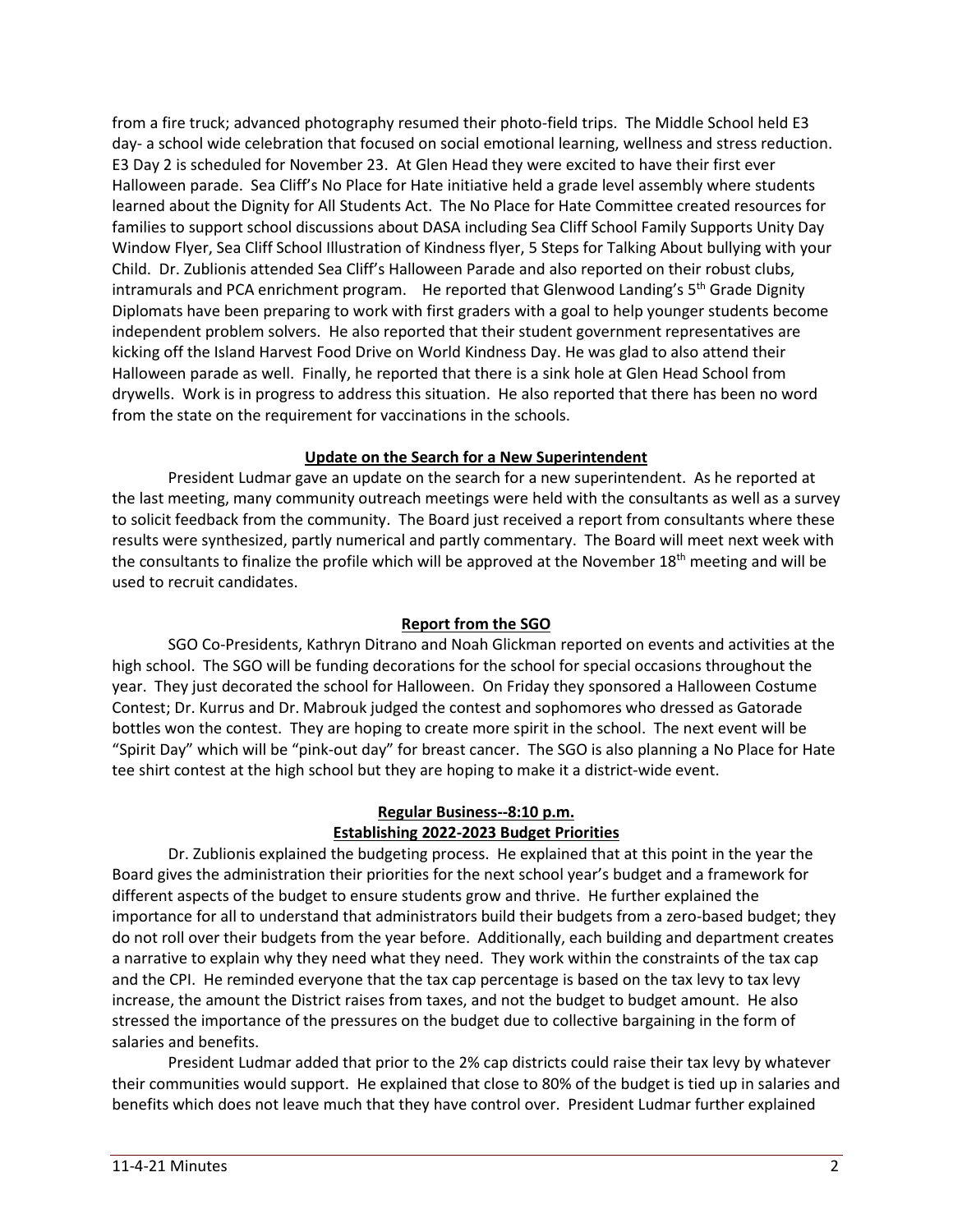that the Board wants the community to be engaged and they want to build confidence in the process. They are aware the budget came close to failing last year and they want to improve their communication with the entire community. Dr. Dolan will host "budget boot camps" and the LAC committee will be charged with assisting the Board with better communication. The Board is creating an ad hoc-budget advisory committee and the parent organizations will also assist in getting information out in a better way. Their focus has been on how community members want to be engaged, and they plan to act on those suggestions. President Ludmar noted that although the District has a 5-year plan, the budget process begins tonight with the Board sharing their priorities. Next district administrators will meet with Central Office administrators. Ultimately, the budget process comes down to how their decisions affects kids, it is not just about numbers on a page.

The Board discussed their priorities for the 2022-2023 budget. Trustee Macari noted a third STEM teacher has been recommended for many years; she would like to see that be added in this budget. She also stressed the importance of funding for remediation and support in special education, investing in technology, support for professional development. She recommended a program for "twice exceptional learners", she would like to ensure there is enough supervision and training for people doing the supervision and would like to look into playground equipment that is age appropriate at the middle school.

Trustee Colacioppo expressed the importance of maintaining small class size, the commitment to the SVOs, varied opportunities for students, expanding outdoor learning and ventilation, ensure funding for special education, support for professional development and create engagement.

Trustee Galati stressed the importance to do their best to maintain and improve programs in a fiscally responsible way and to maintain equity. He asked whether student programming can be done earlier so they know what type of projections they need. He suggested trying parallel classes to alleviate extra sections early in the year.

Trustee Mosca suggested continued and expanding outdoor learning, not just at recess/lunch but she would like to see it expanded into academic learning. She recommends directing funds to outdoor learning in the forms of seating, larger and stronger tents, professional development, storage for materials, and wind barriers.

Trustee Russo noted last year it was a challenge to stay within the tax cap and with the shift in the base proportion many residents saw their taxes increase more than they expected. She also noted that there has been a decline in enrollment but not a decrease in the budget. She said over the years there have been initiatives such as iPads/Chromebooks, offering 5 languages, and IB and she asked whether they should look at how funds are allocated and what is sustainable. She also suggested looking at the administrative structure and whether there is room to make changes. Trustee Russo did stress the importance of maintaining the position of Assistant Director of Special Education for Elementary.

Trustee Jones recommended a more updated health curriculum and would like to see a summer program reflected in the budget. She recommended the SVOs and strategic plan may need budgetary support. She would like to see professional development support around DASA and is also in favor of the addition of a third STEM teacher at the elementary level. She advocated for continued support in their investment in infrastructure and technology.

President Ludmar stressed the importance for the community to understand the budget. He explained that LIPA was a discussion before he was on the Board; he participated in a Superintendent Council with Dr. Melnick to help understand the budget. He further explained that LIPA currently has a suit against the County; we are engaged with a lobbyist to understand and be a part of those discussions. Regarding class size, he explained that from last June (2021) until October 2021 there has been an average of 5 kids added to each cohort, year over year. He said there was a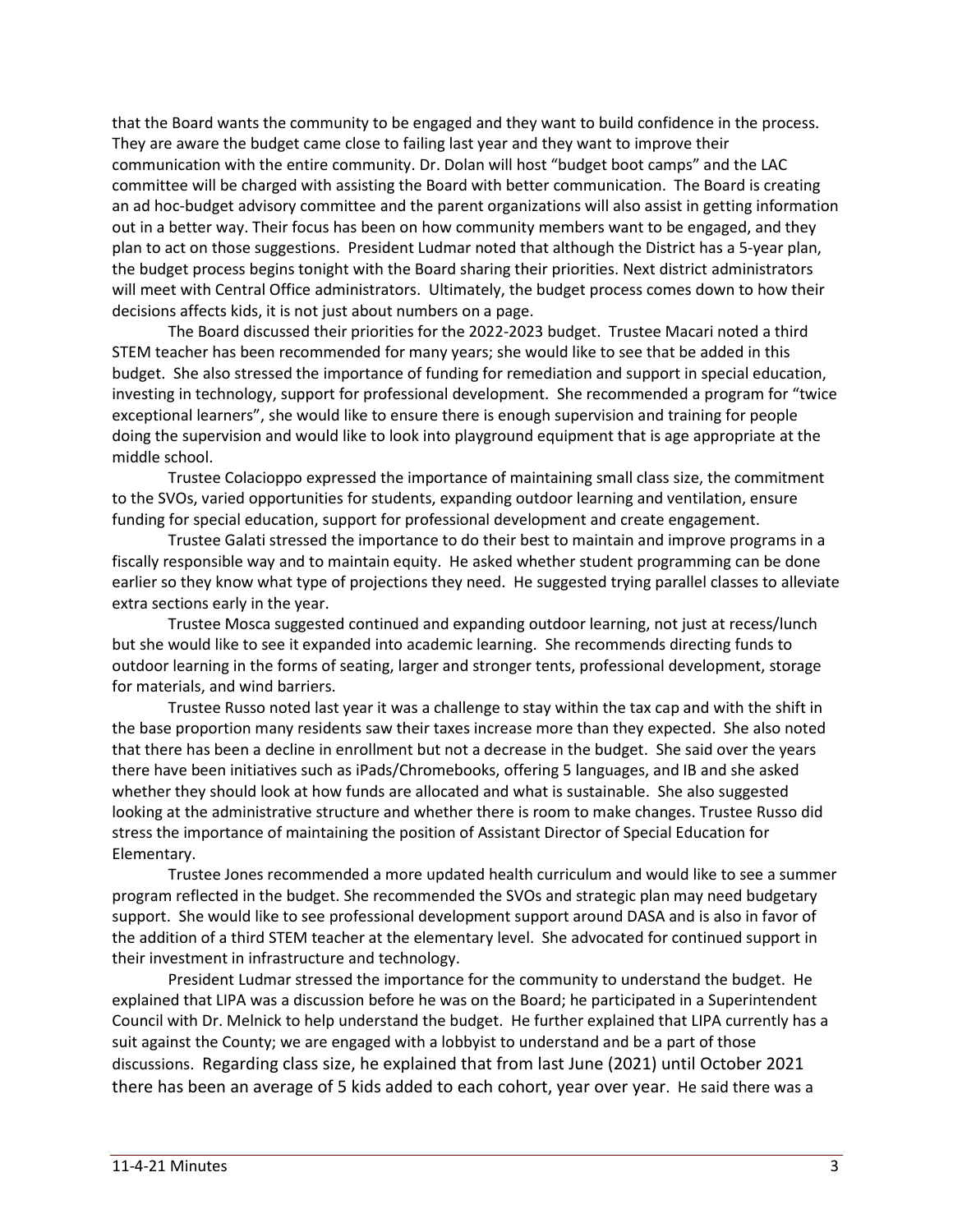large graduating class last year and they will keep a close eye on kids moving into the district, but he wanted to stress that they budget for every student. Finally, he advocated for more field trips. The Board meeting dates for budget discussions are: Initial Budget Presentation: February 3, 2022. Budget Discussions: February 17, 2022 and March 3, 2022. Budget Adoption: March 24, 2022.

# **Comments from the Public -- 8:45 p.m.**

Lisa Vizza, Glen Head, said she is glad to see the Board is following through on their goal of engagement with the community. She is also pleased to see an ad hoc committee for finance and feels it will work well together with Dr. Dolan's budget boot camp. She suggested that the administration hold a financial impact presentation for the budget boot camp which includes the impact LIPA has had on taxes from 2013 on. She feels this would provide greater clarity to the community.

Toni Curran, Glen Head, asked if there is an update on curriculum program maps which Dr. Zublionis has spoken about. Dr. Zublionis explained that the curriculum maps are ready and should be on the website soon. He invited any parent with questions on a specific course or program to contact him directly in the meantime.

Katia Armata, Glen Head, said although outdoor learning is great, it is sometimes too cold for kids to be eating outdoors. She asked if it is possible to apply the funds for outdoor learning somewhere else and possibly eliminate masks. She also asked if the approval of the amendment to the ACD agreement which includes vaccinations for 5-11 year-olds is related to the possible mandate of those vaccines. President Ludmar explained that the contract is just to offer those services, it is strictly voluntary for those who would like to take advantage of the services, it is in no way related to the mandate. President Ludmar further explained that currently masks are mandated. He further explained that there are additional benefits of being outdoors and there is a temperature limit to being outdoors. Dr. Zublionis added that teachers want to be outside. Temperature is an obstacle, but the pedagogical silver lining of the pandemic, and mask issue, is outdoor learning and the District wants to keep doing what is cost effective.

# **9:00 p.m.**

Prior to approval of personnel, Dr. Zublionis noted that Allyson Storck was being granted tenure. He explained that she would be honored in June with the rest of the tenure "class", however he wanted to congratulate her at this meeting.

On motion of Trustee Galati and seconded by Trustee Macari and all in favor, it was:

#### Personnel

# *Granting of Tenure*

BE IT RESOLVED, That the Board of Education of the North Shore Central School District hereby grants tenure to Allyson Storck, School Psychologist, effective November 13, 2021

# *Increments for Advanced Study*

BE IT RESOLVED, That the Board of Education of the North Shore Central School District hereby approves an increment for advanced study for Alyssa Bacchioni, Biology, from Step 2 of the MA salary schedule to Step 2 of the MA+15 salary schedule, effective September 1, 2021

BE IT RESOLVED, That the Board of Education of the North Shore Central School District hereby approves an increment for advanced study for Samantha Boniberger, Special Education, from Step 7 of the MA+15 salary schedule to Step 7 of the MA+30 salary schedule, effective September 1, 2021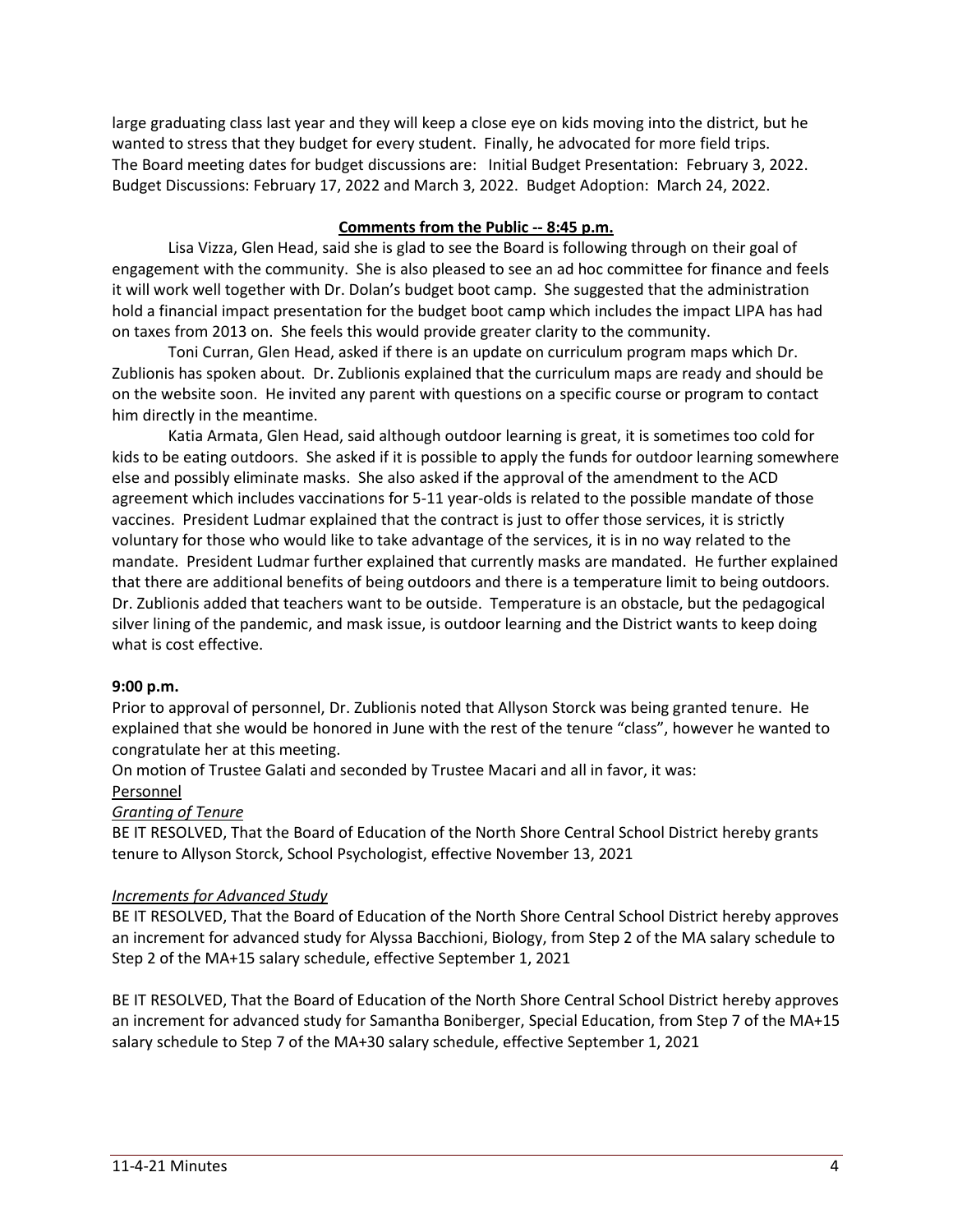BE IT RESOLVED, That the Board of Education of the North Shore Central School District hereby approves an increment for advanced study for Jennifer Rizza, Math, from Step 6 of the MA+60 salary schedule, to Step 6 of the MA+75 salary schedule, effective September 1, 2021

# *Rest and Restoration Leave*

BE IT RESOLVED, That the Board of Education of the North Shore Central School District hereby approves a rest and restoration leave for Alana Cavallini, Speech-Language Pathologist, effective August 31, 2021 through June 30, 2022

# *Leave of Absence for Birth/Adoption Purposes*

BE IT HEREBY RESOLVED that, pursuant to the provisions of Article XV of the 2020-22 teachers' collective bargaining agreement, Ryan Shanks, Special Education Teacher, be granted a Birth/Adoption leave of 20 school days for the period immediately following the birth of his child on or about November 12, 2021

# *Regular Substitute (Leave Replacement) Appointment - Certified*

BE IT RESOLVED that the Board of Education of the North Shore Central School District hereby approves a regular substitute (leave replacement) appointment for Katie Kozzula, Speech-Language Pathologist, on Step 1 of the MA salary schedule, effective November 5, 2021 through November 18, 2021

BE IT RESOLVED that the Board of Education of the North Shore Central School District hereby approves a regular substitute (leave replacement) appointment for Jenna Politoski, Teaching Assistant, on Step 1 of the Level II Teaching Assistant salary schedule, effective November 5, 2021 through November 18, 2021

BE IT RESOLVED that the Board of Education of the North Shore Central School District hereby approves a regular substitute (leave replacement) appointment for Katherine Boehm, Elementary, on Step 3 of the MA salary schedule, effective November 5, 2021 through November 23, 2021

# *Teacher Overage*

BE IT RESOLVED, That the Board of Education of the North Shore Central School District hereby approves a .033 overage for Nicole Giametta, Speech, effective October 18, 2021 through June 24, 2022

# *Additions to the Per Diem Substitute List*

BE IT RESOLVED, That the Board of Education of the North Shore Central School District hereby approves the additions of the following names to the per diem susbstitute list:

| Substitute Type                 |
|---------------------------------|
| <b>Teacher Substitute</b>       |
| Cleaner Substitute              |
| <b>Security Aide Substitute</b> |
| <b>Food Service Substitute</b>  |
| <b>Teacher Substitute</b>       |
|                                 |

# *Extra-Curricular Activity Advisors and Coach*

BE IT RESOLVED, That the Board of Education of the North Shore Central School District hereby approves the following extra-curricular activity advisors and coach:

|                                     | <b>Advisor</b> | <b>Step</b> |
|-------------------------------------|----------------|-------------|
| <b>High School</b>                  |                |             |
| Clubs - Level 3                     |                |             |
| <b>Entrepreneurial School Store</b> | Lisa Johanson  |             |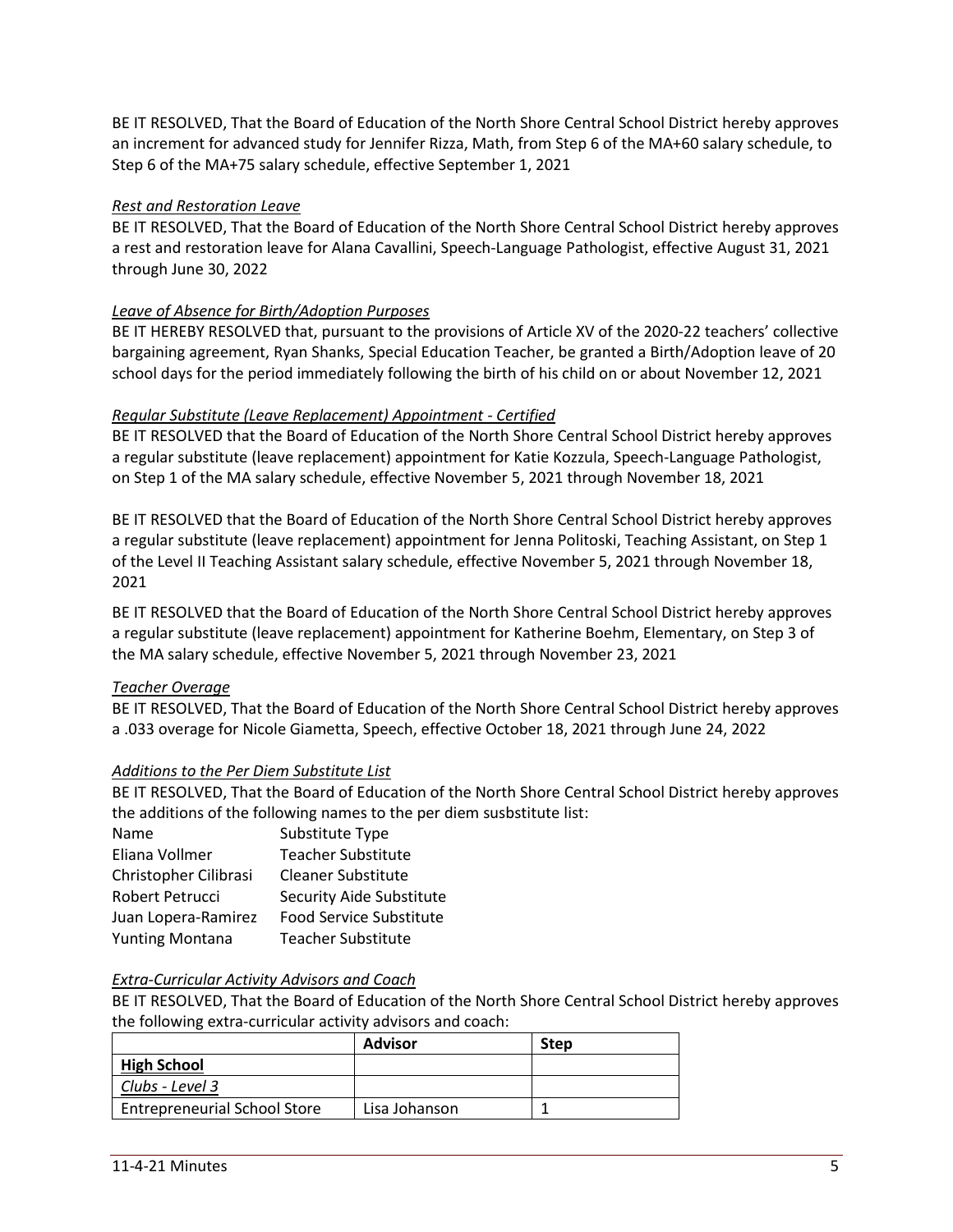| Clubs - Level 1               |                     |                |
|-------------------------------|---------------------|----------------|
| World Language Honor Society  | Steven Burgos*      | $\mathfrak{p}$ |
|                               | Diana Garone*       | $\mathbf{1}$   |
| <b>Middle School</b>          |                     |                |
| Clubs-Level 2                 |                     |                |
| Ski Club                      | <b>Tom Granieri</b> | 1              |
| <b>Organizations</b>          |                     |                |
| <b>Student Council</b>        | Samantha Drexler    | $\mathbf{1}$   |
| <b>Elementary</b>             |                     |                |
| Clubs-Level 2                 |                     |                |
| Dignity for All Students (GH) | Carolyn DiPreta     | $\mathbf{1}$   |
| Clubs-Level 1                 |                     |                |
| Jogging Club (GH)             | Anne Marie Burden*  | $\mathbf{1}$   |
|                               | Sharon Richmond*    | $\mathbf{1}$   |
|                               | Jill Russo*         | $\mathbf{1}$   |
| Dramatics                     |                     |                |
| Dramatics Program (SC)        | Wendy Bruno*        | $\mathbf{1}$   |
|                               | Lisa Daly*          | 1              |

\*co-advisor

Sea Cliff School Intramurals Jodie Larsen Wendy Bruno Lauren Kottler Lisa Daly High School

JV Men's Basketball Christopher Hurley Step 1

The Board decided to act simultaneously on action items 11 and 12

On motion of Trustee Jones and seconded by Trustee Colacioppo and all in favor, it was:

Approval of Musical Accompanists

BE IT RESOLVED, That the Board of Education of the North Shore Central School District hereby approves the following musial accompanists on an as needed basis at a rate of \$75 per rehearsal and \$120 per concert:

Stephen Goldstein Li Ju Cheung

Ann Zalkind Sullivan

# Approval to Dispose of Inventory

BE IT RESOLVED, That the Board of Education of the North Shore Central School District hereby approves the disposal of the following inventory items:

| High School      | Middle School            |
|------------------|--------------------------|
| 403 Textbooks    | 38 Computers             |
| 10 Monitors      | 34 Cloud Connect Devices |
| 3 Printers       | 2 Switches               |
| 11 Computers     | 2 UPS                    |
| 1 Digital Camera | 1 Refrigerator           |
|                  | 1 Chair Lift             |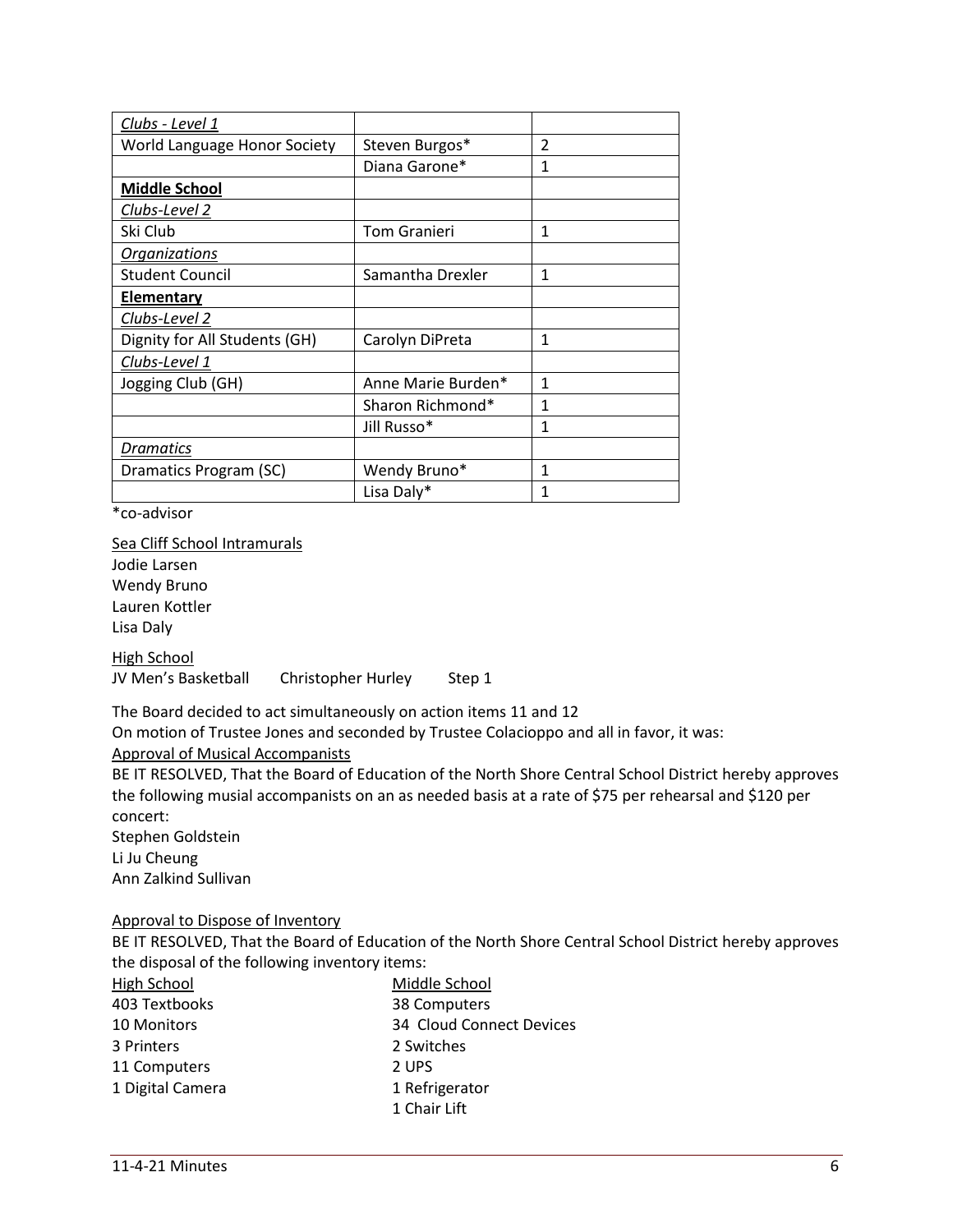On motion of Trustee Colacioppo and seconded by Trustee Jones and all in favor, it was: Approval of an Amendment to the Agreement Between the North Shore Central School District and Advanced Cardiovascular Diagnostics, PLLC

BE IT RESOLVED that the Board of Education of the North Shore Central School District hereby approves an Amendment to the Agreement between the School District and Advanced Cardiovascular Diagnostics PLLC, to include services for flu shots, booster vaccines and any upcoming vaccines for children ages 5- 11, effective immediately; and

BE IT FURTHER RESOLVED, that the Board of Education hereby authorizes the President of the Board of Education to execute the said Amendment on behalf of the Board of Education.

Prior to approval, Trustee Jones noted what a great opportunity the electric buses were both fiscally and environmentally. She asked if there was any idea the amount in grants the District might be able to receive. Ms. Buatsi said she did not have a figure but knows there are many grant opportunities out there and she is hoping this is just the beginning. She went on to say this firm wants to use North Shore as a stepping-stone to other districts. President Ludmar explained that this is an agreement with a consultant firm to assist the district in applying for grants.

On motion of Trustee Colacioppo and seconded by Trustee Galati and all in favor, it was: Approval of a Consultant Agreement between the North Shore Central School District and McBride Consulting & Business Development Group

BE IT RESOLVED that the Board of Education of the North Shore Central School District hereby approves a Consultant Agreement between the School District and McBride Consulting & Business Development Group to provide consultation services related to electronic bus funding, procurement planning and grant application submission, as per the terms and conditions set forth in the attached Consultant Agreement, at the monthly rate of \$5,500.00; and

BE IT FURTHER RESOLVED, that the Board of Education hereby authorizes the President of the Board of Education to execute said Agreement on behalf of the Board of Education.

Onn motion of Trustee Colacioppo and seconded by Trustee Macari and all in favor, it was: Approval of an Agreement between the North Shore Central School District and Vicki Klein BE IT RESOLVED, That the Board of Education of the North Shore Central School District hereby approves an Agreement between the School District and Vicki Klein, PhD, to provide Neuropsychological evaluations during the period July 1, 2021 through June 2022, as per the terms and conditions set forth in the attached agreement; and

BE IT FURTHER RESOLVED, that the Board of Education hereby authorizes the President of the Board of Education to execute said Agreement on behalf of the Board of Education

Prior to approval, Trustee Macari noted that so far this year we have approved approximately 300 IEPs. She went on to say these are developed with administrators, teachers, parents and sometimes students. She further explained that the District is mandated to provide these services but it is not enough to approve them, the IEP must be followed.

On motion of Trustee Colacioppo and seconded by Trustee Macari and all in favor, it was: Approval of Special Education Services (IEP)

BE IT RESOLVED, That the Board of Education of the North Shore Central School District hereby approves special education services (IEP) as per the recommendation of the Committee on Special Education (CSE)

Prior to approval, Trustee Russo asked how members of the ad hoc committee will be solicited. President Ludmar explained that the discussion over the last two meetings was raised regarding the tremendous interest from the other open committees and the vast experience of the candidates who